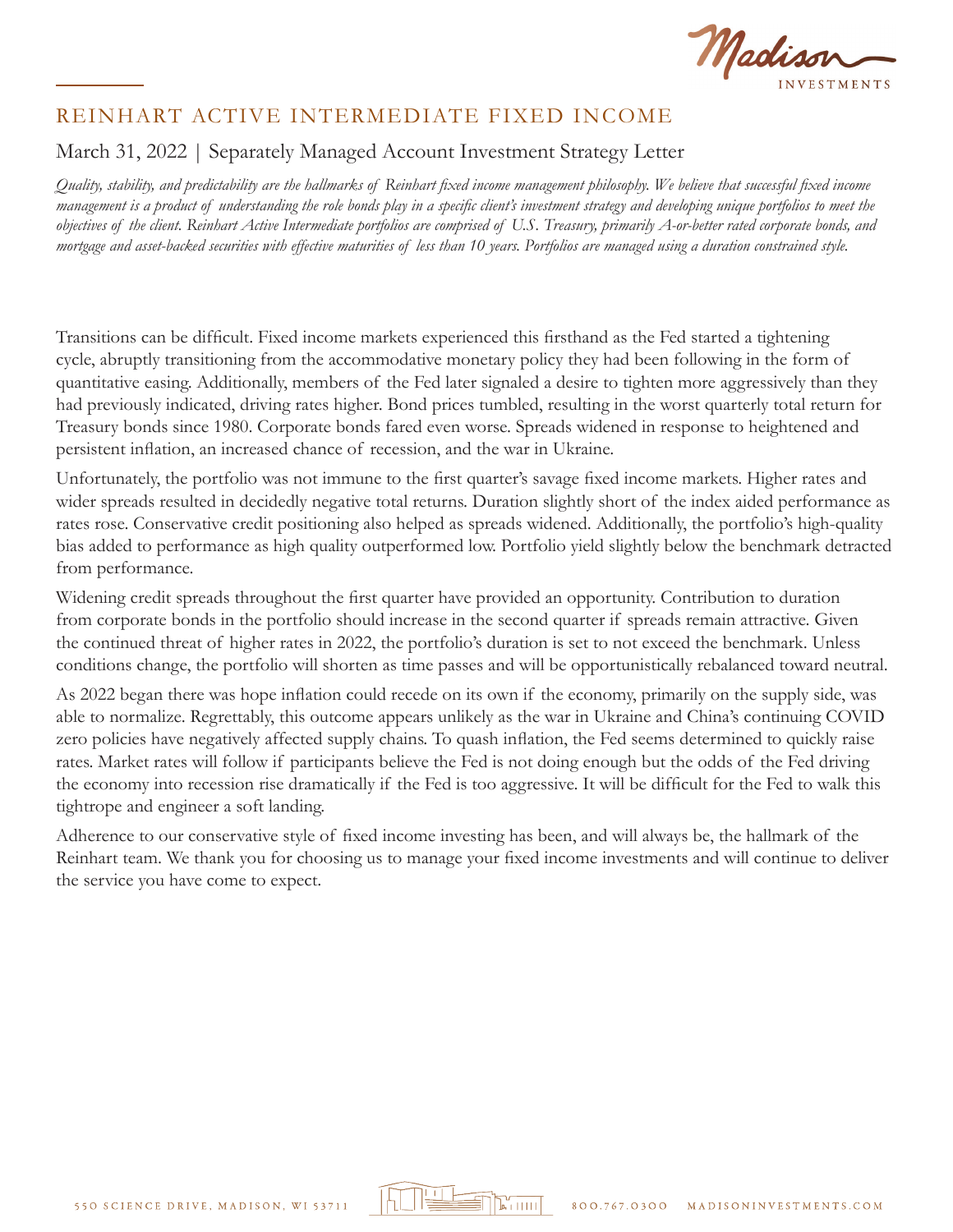Madison ESTMENTS

# REINHART ACTIVE INTERMEDIATE FIXED INCOME REINHART ACTIVE INTERMEDIATE FIXED INCOME

#### March 31, 2022 | Separately Managed Account Performance & Characteristics  $\frac{1}{2}$  $\frac{1}{2}$  $\frac{24}{20}$  $\frac{2000}{20}$  $\frac{1}{2}$ Patter 51, 2022 | Oeparately managed recount i chomance & Gran

#### OUR FIRM QUR FIRM and predictability. We believe that successful fixed income that successful fixed income that successful fixed income that successful fixed income that successful fixed income that successful fixed income that suc

Madison Investments, founded in 1974, is an independent, employee and founder owned investment firm offering investment management and investment advisory solutions headquartered in Madison, Wisconsin. The firm specializes in managing high quality equity and investment-grade fixed income strategies.

### OUR PHILOSOPHY

Quality, stability, and predictability<sup>1</sup> are the hallmarks of the Reinhart Active Intermediate strategy. We believe the Rennart Active intermediate strategy, we beneve<br>that successful fixed income management is a product of understanding the role bonds play in a specific client's investment strategy and developing unique portfolios to meet the objectives of that client.

- Im High Quality Primarily "A" rated or better.<sup>2</sup>
- Duration Constrained Portfolio duration usually within 10% of the benchmark index.
	- $\blacktriangleright$  Well Structured Predictable cash flows at the portfolio and security levels.
- $\blacktriangleright$  Highly Liquid Invest in highly liquid bonds, primarily from large issuers with multiple rrom large issuers with multiple<br>securities across the yield curve.



### PERFORMANCE

| Trailing Returns (%)                             |         | <b>QTD</b> | <b>YTD</b> | $1$ -Year <sup>*</sup> | $3$ -Year <sup>*</sup> |         | $5$ -Year <sup>*</sup> | $10$ -Year <sup>*</sup> |         | Since<br>$Inception*$    |
|--------------------------------------------------|---------|------------|------------|------------------------|------------------------|---------|------------------------|-------------------------|---------|--------------------------|
| <b>Reinhart Active Intermediate (Gross)</b>      |         | $-4.08$    | $-4.08$    | $-3.80$                |                        | 1.64    | 1.88                   | 1.85                    |         | 4.90                     |
| Reinhart Active Intermediate (Net blended fee**) |         | $-4.14$    | $-4.14$    | $-4.04$                | 1.38                   |         | 1.63                   | 1.60                    |         | 4.62                     |
| Reinhart Active Intermediate (Net 2.25% fee**)   |         | $-4.63$    | $-4.63$    | $-5.95$                |                        | $-0.62$ | $-0.38$                | $-0.41$                 |         | 2.57                     |
| Bloomberg U.S. Interm. Gov't/Credit Index        | $-4.51$ |            | $-4.51$    | $-4.10$                | 1.50                   |         | 1.81                   | 1.85                    |         | 4.58                     |
|                                                  |         |            |            |                        |                        |         |                        |                         |         | *Figures are annualized. |
| Calendar Year Returns (%)                        | 2021    | 2020       | 2019       | 2018                   | 2017                   | 2016    | 2015                   | 2014                    | 2013    | 2012                     |
| <b>Reinhart Active Intermediate (Gross)</b>      | $-1.61$ | 7.02       | 6.15       | 1.27                   | 1.78                   | 1.56    | 1.50                   | 3.18                    | $-1.05$ | 3.99                     |
| Reinhart Active Intermediate (Net blended fee**) | $-1.85$ | 6.76       | 5.88       | 1.02                   | 1.53                   | 1.30    | 1.25                   | 2.92                    | $-1.29$ | 3.73                     |
| Reinhart Active Intermediate (Net 2.25% fee**)   | $-3.80$ | 4.65       | 3.79       | $-0.98$                | $-0.48$                | $-0.70$ | $-0.76$                | 0.88                    | $-3.25$ | 1.68                     |
| Bloomberg U.S. Interm. Gov't/Credit Index        | $-1.44$ | 6.43       | 6.80       | 0.88                   | 2.14                   | 2.08    | 1.07                   | 3.13                    | $-0.86$ | 3.89                     |

\*\*Net returns are reduced by two separate annual model fees. The first net return is reduced by a blended model fee which represents the standard fees over time; for peri-<br>ods from 1/1/2004 to current, net returns are redu *reduced by a 0.35% annual model fee, applied monthly. The second net return is reduced by an annual model bundled fee of 2.25%, applied monthly. Due to variances between wrap/UMA programs, multiple net returns are presented to show two possible outcomes at different total annual model fee rates. This fee represents a fee charged to clients and combines Madison's management fee plus a maximum advisor fee. Actual fees will vary depending on each individual agreement, so clients should consult their advisor for actual fees. See each entity's Part 2A Disclosure Brochure for more information. Actual returns may vary depending on a particular account's inception date, trading platform and trading discretion. Any differences in the timing of trades may result in various performance outcomes for Madison's separately managed accounts versus model manager accounts.*

*Madison Investment Holdings, Inc. acquired the fixed income management assets of Reinhart Partners, Inc. on June 11, 2021 and now employs the Investment Team that previously managed the assets at Reinhart. The Investment Team manages the assets using substantially the same strategies and objectives as at Reinhart. Performance information dated prior to the purchase reflects that of Reinhart Partners, Inc.*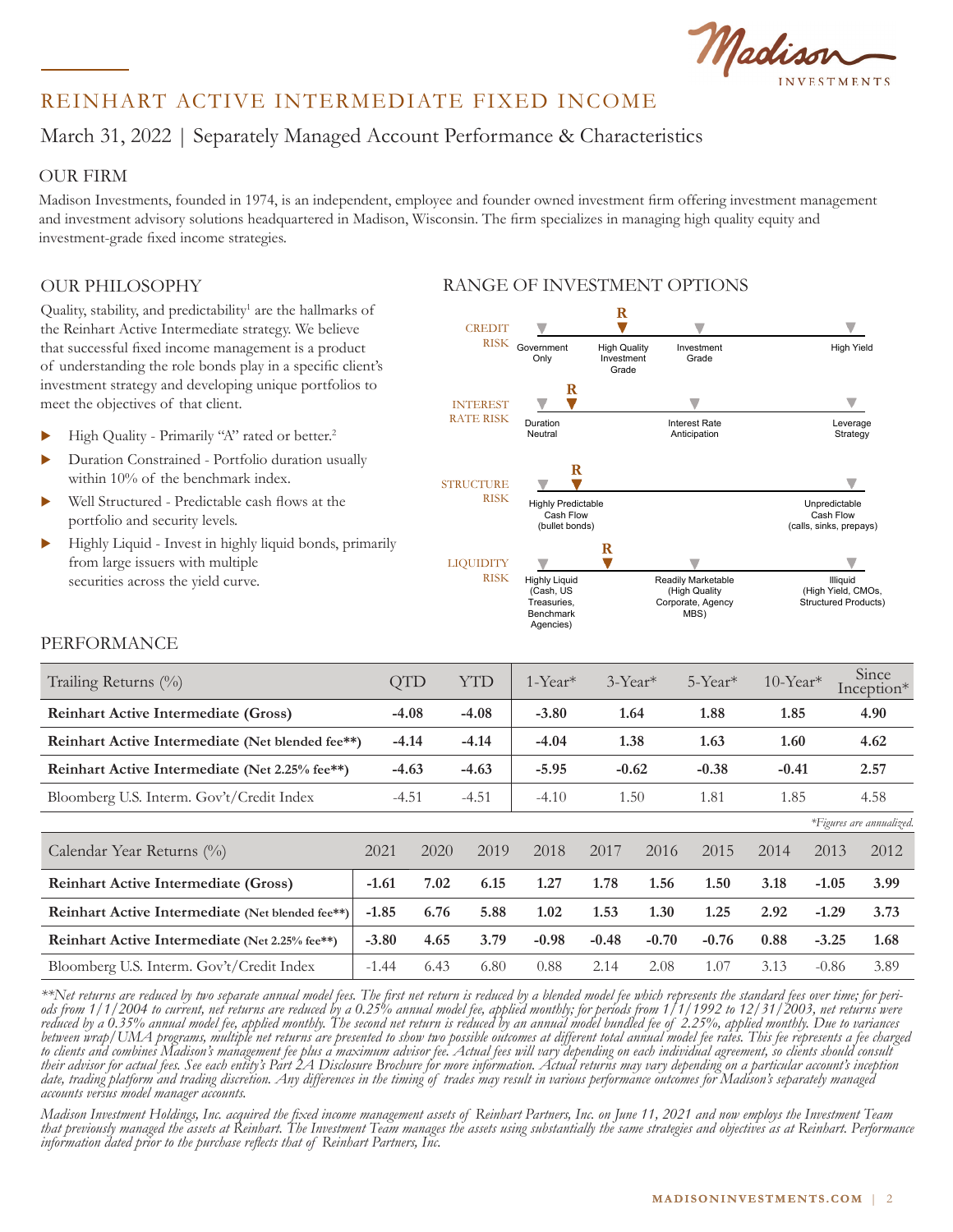Madison

## REINHART ACTIVE INTERMEDIATE FIXED INCOME

# March 31, 2022 | Separately Managed Account Performance & Characteristics

*Portfolio Characteristics may help you understand how the portfolio, taken as a whole, is situated relative to other portfolios or the benchmark. See the Definitions section on the last page for more details about each metric presented below.*

#### PORTFOLIO DISCIPLINES

- Manage portfolio risks
- $\blacktriangleright$  Invest in high quality, investment-grade securities
- Diversify across sectors, industries, and issuers

| Asset Allocation $(\%)$ | Reinhart<br>AI | Index |
|-------------------------|----------------|-------|
| Treasury                | 49.15          | 61.50 |
| Agency                  |                | 8.12  |
| Mortgage Backed         | --             |       |
| Finance                 | 18.25          | 12.31 |
| Industrial              | 17.80          | 16.25 |
| Utility                 | 13.80          | 1.82  |
| Cash                    | 1.00           |       |

*Figures may not total 100% due to rounding.*

*The "Other" category is comprised of legacy composite holdings and may not be indicative of current investment strategy. New account holdings may vary. More information is available upon request.* 

| Portfolio Characteristics      | Reinhart<br>AI | Index  |
|--------------------------------|----------------|--------|
| Yield to Worst $(\%$           | 2.62           | 2.68   |
| Wtd. Avg. Quality <sup>3</sup> | AA             | $AA -$ |
| Wtd. Avg. Maturity (years)     | 4.38           | 4.28   |
| Wtd. Avg. Current Yield (%)    | 2.51           | 1.98   |
| Effective Duration (years)     | 4.02           | 3.97   |
| Convexity                      | 0.24           | 0.24   |

### REINHART FIXED INCOME TEAM

# **Michael Wachter, CFA, Portfolio Manager**

Head of Reinhart Fixed Income Industry since 1988 Marquette University - MBA University of Wisconsin - Madison - BA

- X William Ford, CFA, Portfolio Manager & Credit Analyst
- X Peter Altobelli, CFA, Portfolio Manager & Credit Analyst
- Douglas Fry, CFA, Portfolio Manager
- X Katherine Doyle, Portfolio Manager & Credit Analyst
- X Sarah Molitor, CFA, Portfolio Manager & Credit Analyst
- $\blacktriangleright$  Adam Lynch, Portfolio Manager & Credit Analyst
- $\blacktriangleright$  Ajla Besic, Associate Portfolio Manager & Credit Analyst
- ▶ Reece Piotter, Associate Portfolio Manager & Credit Analyst

| Quality <sup>2</sup> Distribution $(\%)$ | Reinhart<br>AI | Index |
|------------------------------------------|----------------|-------|
| <b>AAA</b>                               | 52.65          | 66.81 |
| A A                                      | 6.50           | 3.58  |
| A                                        | 39.85          | 13.76 |
| BBB                                      |                | 15.84 |
| Cash                                     | 1.00           |       |

*Figures may not total 100% due to rounding.*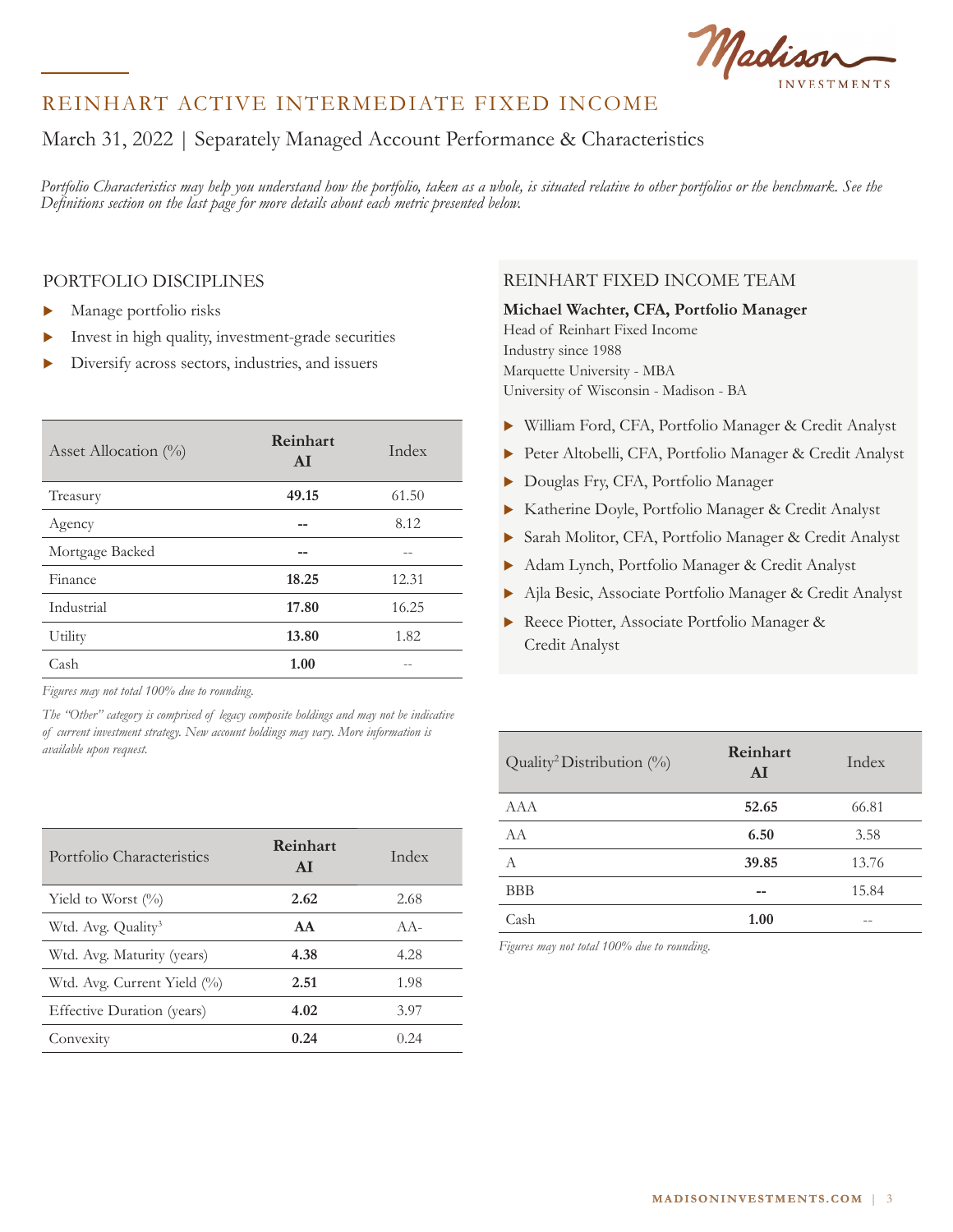#### DISCLOSURES DISCLOSURES

third-party ratings agencies. Stability and predictability refer to the cash flow of individual securities and not to the market value or performance of portfolio holdings. There is no guarantee this strategy will lead to investment success. 1. Quality refers to the bond ratings provided by the various

2. Credit quality ratings on underlying securities of the composite are received from one or more NRSRO (e.g., S&P, Moody's, Fitch, etc.) and converted to the equivalent major rating category commonly utilized by more than one NRSRO. In the event of split rating between NSRSOs, (i.e., when a majority rating cannot be derived), the lower rating is used. Bonds backed by U.S. Government or agency securities are given an implied rating equal to the rating of such securities. Ratings and portfolio credit quality may change over time. Portfolio distributions are rounded to the nearest 0.1%.

3. This measure is not the result of an assessment of the credit quality of the composite's portfolio by a Nationally Recognized Statistical Rating Agency ("NRSRO") or any other independent  $S(\mathcal{L}, \mathcal{L})$  and  $\mathcal{L}(\mathcal{L}, \mathcal{L})$  or any other independent independent independent independent independent independent independent independent independent in the set of  $\mathcal{L}(\mathcal{L}, \mathcal{L})$ quality of the composite's portfolio by a Nationally Recognized Statistical Rating Agency ("NRSRO") or any other independent entity.

The benchmark for this composite is the Bloomberg U.S. Intermediate Government/Credit Index (Index). The index measures the performance of U.S. Dollar denominated U.S. Treasuries, government related and investment grade U.S. corporate securities that have a remaining maturity of greater than one year and less than ten years. Index information is included merely to show the general trend in the market for the periods indicated as is not intended to imply that the portfolio was similar to the index either in composition or element of risk. The index is unmanaged, and an investment cannot be made directly into an index. Index returns do not reflect the deduction of advisory fees or any other fees or expenses. Index returns reflect the reinvestment of dividends, interest, and other earnings. and less than ten years. Index information is included merely to show the general trend in the market for the periods indicated and

interest. The rest was continued by the return is reduced by a blended model fee which represents the standard fees<sup>.</sup> *return is reduced by a blended model fee which represents the standard fees*  a 0.25% annual model fee, applied monthly; for periods from 1/1/1992 to 12/31/2003, net returns were reduced by a 0.35% annual model fee, appli *monthly. The second net return is reduced by an annual model bundled fee of* 2.25%, applied monthly. Due to variances between wrap/UMA programs, *2.25%, applied monthly. Due to variances between wrap/UMA programs,*  annual model fee rates. This fee represents a fee charged to clients and combines Madison's management fee plus a maximum advisor fee. Actual fees will vary *Madison's management fee plus a maximum advisor fee. Actual fees will vary depending on each individual agreement, so clients should consult their advisor for actual fees. See each entity's Part 2A Disclosure Brochure for more information.*  Actual returns may vary depending on a particular account's inception date, trading platform and trading discretion. Any differences in the timing of tra *trading platform and trading discretion. Any differences in the timing of trades may result in various performance outcomes for Madison's separately managed may result in various performance outcomes for Madison's separately managed accounts versus model manager accounts. \*\*Net returns are reduced by two separate annual model fees. The first net return is reduced by a blended model fee which represents the standard fees over time; for periods from 1/1/2004 to current, net returns are reduced by a 0.25% annual model fee, applied monthly; for periods from 1/1/1992 to 12/31/2003, net returns were reduced by a 0.35% annual model fee, applied monthly. The second net return is reduced by an annual model bundled fee of 2.25%, applied monthly. Due to variances between wrap/UMA programs, multiple net returns are presented to show two possible outcomes at different total annual model fee rates. This fee represents a fee charged to clients and combines Madison's management fee plus a maximum advisor fee. Actual fees will vary depending on each individual agreement, so clients should consult their advisor for Actual returns may vary depending on a particular account's inception date, trading platform and trading discretion. Any differences in the timing of trades* 

*accounts versus model manager accounts.* All or some of the information is presented as "supplemental information" included as part of the GIPS® Report for the Reinhart Active Intermediate Fixed Income Composite, which must be included with this material. References to "Reinhart AI" are to composite and references to inception date refer to performance since 12/31/1991. Year-to-date, quarterly and annualized performance figures are considered "preliminary" as of th this piece. GIPS® is a registered trademark of CFA Institute. CFA Institute does not endorse or promote this organization, nor does it warrant the accuracy or quality of the content contained herein. Indices are unmanaged. An investor cannot invest directly in an index. They are shown for illustrative purposes only, and do not represent the performance of any specific investment. Index returns do not include any expenses, fees or sales charges, which would lower performance. Fees or sales charges, which would be a sales charges, which we have a set of  $\alpha$ Active Intermediate Fixed Income Composite, which must be included with this material. References to "Reinhart AI" are to that since 12/31/1991. Year-to-date, quarterly and annualized performance figures are considered "preliminary" as of the date of this piece. GIPS® is a registered trademark of CFA Institute. CFA warrant the accuracy or quality of the content contained herein. Indices are unmanaged. An investor cannot invest directly in an

Trailing returns are considered "preliminary" as of the date of this piece. Portfolio data is as of the date of this piece unless otherwise proted. Portfolio data is as of the data is as of the data is as of the data is as of the data is  $\frac{1}{2}$ noted.

There can be no assurance the portfolios will achieve their investment objectives. The risks associated with an investment in the portfolio can increase during times of significant market volatility. The principal risks of investing in the portfolio include: interest rate risk, call risk, risk of default and liquidity risk. As interest rates rise, the prices of bonds fall. Long-term bonds are more exposed to interest-rate risk than short-term bonds. Unlike bonds, bond portfolios have ongoing fees and expenses. Please consult with your financial advisor to determine your risk tolerance and investment financial advisor to determine your risk tolerance and investment objectives. All investing involves risks including the possible loss of principal. portfolio can increase during times of significant market volatility. The principal risks of investing in the portfolio include: interest

It should not be assumed that recommendations made in the future will be profitable or will equal the performance of the securities in  $\frac{1}{\pi}$  be profitable or  $\frac{1}{\pi}$  the securities in the securities in the securities in the securities in the securities in the securities in the securities in the securities in the securities in the securities in th this list.

Holdings may vary depending on account inception date, objective, cash flows, market volatility, and other variables. Any securities identified and described herein do not represent all of the securities purchased or sold, and these securities may not be purchased for a new account. There is no guarantee that any securities transactions identified and described herein were, or will be profitable.

Upon request, Madison may furnish to the client or institution a list of all security recommendations made within the past year.

Yield to Worst is the lowest potential yield that can be received on a bond without the issuer actually defaulting. The yield to worst is calculated by making worstcase scenario assumptions on the issue by calculating the returns that would be received if provisions, including prepayment, call or sinking fund, are used by the issuer. Effective Duration: a measure of a portfolio's interest-rate sensitivity. The longer a portfolio's duration, the more sensitive the portfolio is to shifts in interest rates. Average Maturity: computed by weighting the maturity of each security in the portfolio by the market value of the security, then averaging these weighted figures. Yield to Maturity measures the annual return an investor would receive if they held a particular bond until maturity as of the end of a report period. In order to make comparisons between instruments with different payment frequencies, a standard yield calculation basis is assumed. This yield is calculated assuming semiannual compoundi Portfolio Turnover: a measure of the trading activity in an investment portfolio—how often securities are bought and sold by a portfolio. The range represents the typical turnover of the portfolio.<br>Convexity: the measure of the curvature, or the degree of the curve,<br>in the relationship between bond prices and bond yields. Convexity: the measure of the curvature, or the degree of the curve, in the relationship between bond prices and bond yields. prepayment, call or sinking fund, are used by the issuer. Effective Duration: a measure of a portfolio's interest-rate sensitivity. The shifts in interest rates. Average Maturity: computed by weighting the maturity of each security in the portfolio by the market value different payment frequencies, a standard yield calculation basis is assumed. This yield is calculated assuming semiannual compounding. Portfolio Turnover: a measure of the trading activity in an

"Madison" and/or "Madison Investments" is the unifying tradename of Madison Investment Holdings, Inc., Madison Asset Management, LLC ("MAM"), and Madison Investment Advisors, LLC ("MIA"), which also includes the Madison Scottsdale office. MAM and MIA are registered as investment advisers with the U.S. Securities and Exchange Commission. Madison Funds are distributed by MFD Distributor, LLC. MFD Distributor, LLC is registered with the U.S. Securities and Exchange Commission as a broker-dealer and is a member firm of the Financial Industry Regulatory Authority. The home office for each firm listed above is 550 Science Drive, Madison, WI 53711. Madison's toll-free number is 800-767-0300.

Any performance data shown represents past performance. Past performance is no guarantee of future results.

.<br>Non-deposit investment products are not federally insured, involve investment risk, may lose value and are not obligations of, or guaranteed by, any financial institution. Investment returns and principal value will fluctuate.

This report is for informational purposes only and is not intended as an offer or solicitation with respect to the purchase or sale of any  $\alpha$  security. security.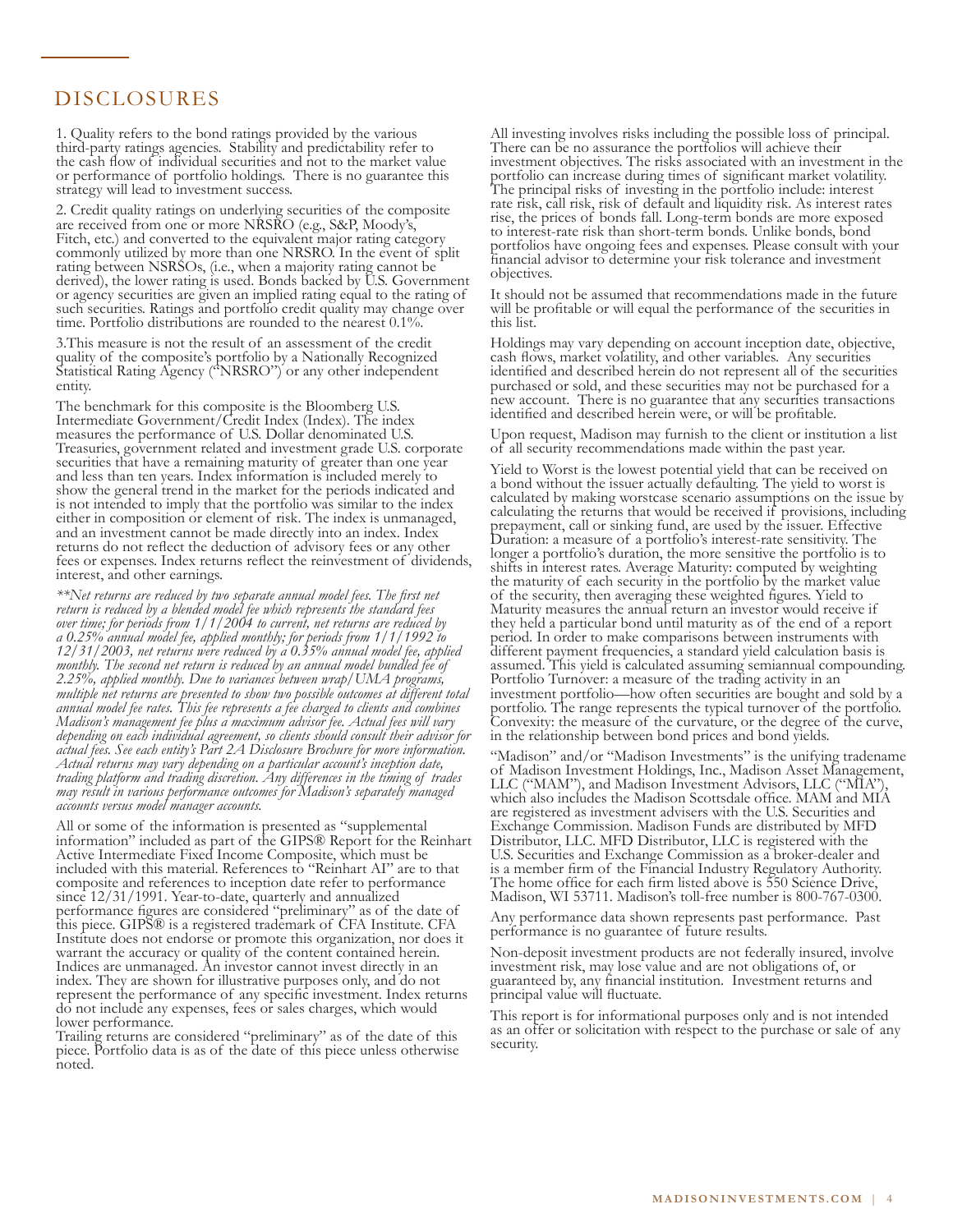#### MADISON REINHART ACTIVE INTERMEDIATE FIXED INCOME COMPOSITE GIPS COMPOSITE REPORT

|             |                                              | <b>Composite Assets</b>  |                              | <b>Annual Performance Results</b> |                                |                             |                                                                    |                                |                                                                                                  |                                                                                   |                                                           |  |
|-------------|----------------------------------------------|--------------------------|------------------------------|-----------------------------------|--------------------------------|-----------------------------|--------------------------------------------------------------------|--------------------------------|--------------------------------------------------------------------------------------------------|-----------------------------------------------------------------------------------|-----------------------------------------------------------|--|
| Year<br>End | Total<br>Firm<br><b>Assets</b><br>(millions) | <b>USD</b><br>(millions) | Number of<br><b>Accounts</b> | Composite<br>Pure<br>Gross        | Composite<br>Net<br>(Blended+) | Composite<br>Net<br>(2.25%) | <b>Bloomberg</b><br>U.S. Interm.<br>Govt/Credit<br><b>Bd Index</b> | Composite<br><b>Dispersion</b> | Composite<br>3-Yr.<br><b>Annualized</b><br><b>Ex-Post</b><br><b>Standard</b><br><b>Deviation</b> | Index<br>$3-Yr$ .<br>Annualized<br>Ex-Post<br><b>Standard</b><br><b>Deviation</b> | $%$ of<br><b>Bundled</b><br><b>Fee</b><br><b>Accounts</b> |  |
| 2021        | 19,129                                       | 2,430                    | 2.102                        | $-1.61%$                          | $-1.85%$                       | $-3.80%$                    | $-1.44%$                                                           | 0.09%                          | 2.27%                                                                                            | 2.34%                                                                             | 83%                                                       |  |
| 2020        | $\star$                                      | 1,673                    | 340                          | 7.02%                             | 6.76%                          | 4.65%                       | 6.43%                                                              | 0.22%                          | 2.23%                                                                                            | 2.31%                                                                             | 75%                                                       |  |
| 2019        | $\star$                                      | 1.482                    | 306                          | 6.15%                             | 5.88%                          | 3.79%                       | 6.80%                                                              | 0.13%                          | 1.93%                                                                                            | 2.04%                                                                             | 74%                                                       |  |
| 2018        | $\star$                                      | 1,389                    | 291                          | 1.27%                             | 1.02%                          | $-0.98%$                    | 0.88%                                                              | 0.15%                          | 1.96%                                                                                            | 2.09%                                                                             | 74%                                                       |  |
| 2017        | $\star$                                      | 1.466                    | 319                          | 1.78%                             | 1.53%                          | $-0.48%$                    | 2.14%                                                              | 0.10%                          | 1.96%                                                                                            | 2.11%                                                                             | 73%                                                       |  |
| 2016        | $\star$                                      | 1,384                    | 314                          | 1.56%                             | 1.30%                          | $-0.70%$                    | 2.08%                                                              | 0.17%                          | 2.08%                                                                                            | 2.22%                                                                             | 73%                                                       |  |
| 2015        | $\star$                                      | 1,093                    | 258                          | 1.50%                             | 1.25%                          | $-0.76%$                    | 1.07%                                                              | 0.14%                          | 2.03%                                                                                            | 2.10%                                                                             | 68%                                                       |  |
| 2014        | $\star$                                      | 1,099                    | 263                          | 3.18%                             | 2.92%                          | 0.88%                       | 3.13%                                                              | 0.21%                          | 1.88%                                                                                            | 1.94%                                                                             | 64%                                                       |  |
| 2013        | $\star$                                      | 1,043                    | 246                          | $-1.05%$                          | $-1.29%$                       | $-3.25%$                    | $-0.86%$                                                           | 0.34%                          | 1.96%                                                                                            | 2.11%                                                                             | 66%                                                       |  |
| 2012        | $\star$                                      | 1,027                    | 243                          | 3.99%                             | 3.73%                          | 1.68%                       | 3.89%                                                              | 0.44%                          | 2.00%                                                                                            | 2.16%                                                                             | 60%                                                       |  |
| 2011        | $\star$                                      | 861                      | 207                          | 5.86%                             | 5.59%                          | 3.51%                       | 5.80%                                                              | 0.29%                          | 2.56%                                                                                            | 2.55%                                                                             | 59%                                                       |  |

Assets above are rounded to the nearest million

As of December 31, 2021, total assets under advisement in this strategy are \$3,095 million encompassing bundled fee accounts, non-bundled fee accounts and non**discretionary accounts which do not include any model-traded assets. This is presented as supplemental information.** 

Reinhart Active Intermediate Fixed Income Composite contains fully discretionary, bundled and non-bundled, fee-paying, fixed income accounts over \$200,000 in assets under *management that are managed using the Active Intermediate Fixed Income strategy. Accounts falling below \$190,000 are removed from composite membership. (For periods prior to*  July 1, 2021, accounts included in the composite were over \$1 million in assets under management & accounts that fell below \$950,000 were removed from the composite.) The composite seeks to invest in investment grade, taxable, fixed income securities with an average maturity of 0-10 years. The principal risks of investing in the portfolio include: interest rate risk, call *risk, risk of default and liquidity risk. As interest rates rise, the prices of bonds fall. Long-term bonds are more exposed to interest-rate risk than short-term bonds. Unlike bonds, bond*  portfolios have ongoing fees and expenses. In a low-interest environment, there may be less opportunity for price appreciation. The composite is measured against the Bloomberg U.S. *Intermediate Government/Credit Bond Index which measures the performance of U.S. Dollar denominated U.S. Treasuries, government-related and investment grade U.S. corporate*  securities that have a remaining maturity of greater than one year and less than ten years. Index information is included merely to show the general trend in the market for the periods indicated and is not intended to imply that the portfolio was similar to the index either in composition or element of risk. The index is unmanaged, and an investment cannot be made directly into an index. Index returns do not reflect the deduction of advisory fees or any other fees or expenses. Index returns reflect the reinvestment of dividends, interest, and other earnings. For the periods from January 1, 1992 through June 11, 2021, the track record presented here consists of the composite, which was previously maintained by Reinhart Partners, Inc. ("Reinhart") an advisor not affiliated with Madison. See the disclosures below regarding the fixed income management assets of Reinhart being acquired by Madison on June 11, 2021. Performance of the past firm has been linked to the composite track record.

\*For the purposes of GIPS compliance and the determination of total assets under management, the Firm is defined as Madison. Madison represents Madison Investment Advisors, LLC ("MIA") and Madison Asset Management, LLC ("MAM"), two investment advisers under common control registered with the U.S. Securities and Exchange Commission pursuant to the Investment Advisers Act of 1940. (Registration does not imply a certain level of skill or training.) Prior to December 1, 2010, the Firm's composites were maintained by Madison Investment Advisors, Inc. ("MIA Inc."). On November 30, 2010, pursuant to a corporate reorganization that involved no change of control or personnel relating to account composite management, all composite accounts managed by MIA Inc. were transferred to MIA and performance information for periods prior to December 1, 2010 refer to this composite as managed by MIA Inc. During the first quarter of 2013, MIA and its parent company, MAM (also a registered investment adviser), began the process of eliminating the distinction between accounts and products managed by the two companies. Because MIA and MAM share all resources and personnel at their mutual Wisconsin office location and because there is no longer a brand or line of business distinction between products and services offered by the two registered investment advisers, for periods after March 31, 2013, the collective definition of the firm (Madison) includes accounts and assets managed by MAM and MIA. However, the firm does not claim compliance with the GIPS standards for assets and accounts managed by MAM prior to April 1, 2013. As of December 31, 2013, Madison Scottsdale, LC ("Scottsdale"), another registered investment adviser under common control with MIA, merged its assets into, and became part of, MIA and subsequently those assets became part of the firm (Madison). The transaction resulted in no change to the resources or personnel as the sole purpose of this change was to simplify Madison's legal corporate structure. Prior to January 1, 2014, Scottsdale did not claim GIPS compliance and no performance for composites formally maintained by Scottsdale are contained in this performance presentation or included in the definition of the firm (Madison). As of October 30, 2020, Hansberger Growth Investors, LP ("HGI LP"), an affiliated registered investment adviser under common control with MIA, consolidated its assets into MIA, and subsequently those assets became part of the firm (Madison). The transaction resulted in no change to the resources or personnel as the sole purpose of this change was to simplify the legal corporate structure. Prior to October 30, 2020, HGI LP claimed GIPS® compliance and all composite accounts managed by HGI LP were transferred to MIA and performance information for periods prior to October 30, 2020 refer to those composites as managed by HGI LP. On June 11, 2021, Madison acquired the fixed income management assets of Reinhart Partners, Inc. ("Reinhart"), an unaffiliated registered investment adviser, and subsequently those assets became part of the firm (Madison). The Investment Team of Reinhart, who were responsible for composite performance prior to June 11, 2021, joined Madison on that date and continue to manage the Reinhart Fixed Income Strategies. A list of composite descriptions and a list of broad distribution pooled funds are available upon request.

Madison claims compliance with the Global Investment Performance Standards (GIPS®) and has prepared and presented this report in compliance with the GIPS standards. The firm, as defined above, has been independently verified for the periods January 1, 1991 through December 31, 2020. A copy of the verification report is available upon request. A firm that claims compliance with the GIPS standards must establish policies and procedures for complying with all the applicable requirements of the GIPS standards. Verification provides assurance on whether the firm's policies and procedures related to composite and pooled fund maintenance, as well as the calculation, presentation, and distribution of performance, have been designed in compliance with the GIPS standards and have been implemented on a firm-wide basis. Verification does not provide assurance on the accuracy of any specific performance report. GIPS® is a registered trademark of CFA Institute. CFA Institute does not endorse or promote this organization, nor does it warrant the accuracy or quality of the content contained herein.

Results are based on fully discretionary accounts under management, including those accounts no longer with the firm. Composite policy does not require the temporary removal of any portfolio incurring a client-initiated significant cash inflow or outflow. Past performance is not indicative of future results.

*+*The U.S. Dollar is the currency used to express performance. Time-weighted returns are presented gross and net of management fees and include the reinvestment of all income. Pure gross returns are shown as supplemental information and are stated gross of all fees and transaction costs; net returns are reduced by two separate annual model fees. The first net return is reduced by a blended model fee which represents the standard fees over time: for periods from 1/1/2004 to current, net returns are reduced by a 0.25% annual model fee, applied monthly; for periods from 1/1/1992 to 12/31/2003, net returns were reduced by a 0.35% annual model fee, applied monthly. The second net return is reduced by an annual model bundled fee of 2.25%, applied monthly. Due to variances between wrap/UMA programs, multiple net returns are presented to show *two* possible outcomes at different total annual model fee rates. Bundled fees include Madison's portfolio management fee, as well as all charges for trading costs, custody, other administrative fees, and any third-party manager fees. Actual returns may vary depending on a particular account's trading platform and trading discretion. Any differences in the timing of trades may result in various performance outcomes for Madison's separately managed accounts versus model manager accounts. Actual returns will be reduced by investment advisory fees and other expenses that may be incurred in the management of the account. The collection of fees produces a compounding effect on the total rate of return net of management fees. As an example, the effect of investment management fees on the total value of a client's portfolio assuming (a) quarterly fee assessment, (b) \$1,000,000 investment, (c) portfolio return of 8% a year, and (d) 1.00% annual investment advisory fee would be \$10,416 in the first year, and cumulative effects of \$59,816 over five years and \$143,430 over ten years. The annual composite dispersion presented for periods beginning 1/1/2021 is an equal-weighted standard deviation calculated using the annual pure gross returns of the accounts in the composite for the entire year. For periods prior to 1/1/2021, the annual composite dispersion presented is an asset-weighted standard deviation calculated using the annual pure gross returns of the accounts in the composite for the entire year. The three-year annualized ex-post standard deviation of both the composite (using monthly pure gross returns) and the benchmark are required to be presented for year-end periods beginning in 2011. Policies for valuing investments, calculating performance, and preparing GIPS reports are available upon request.